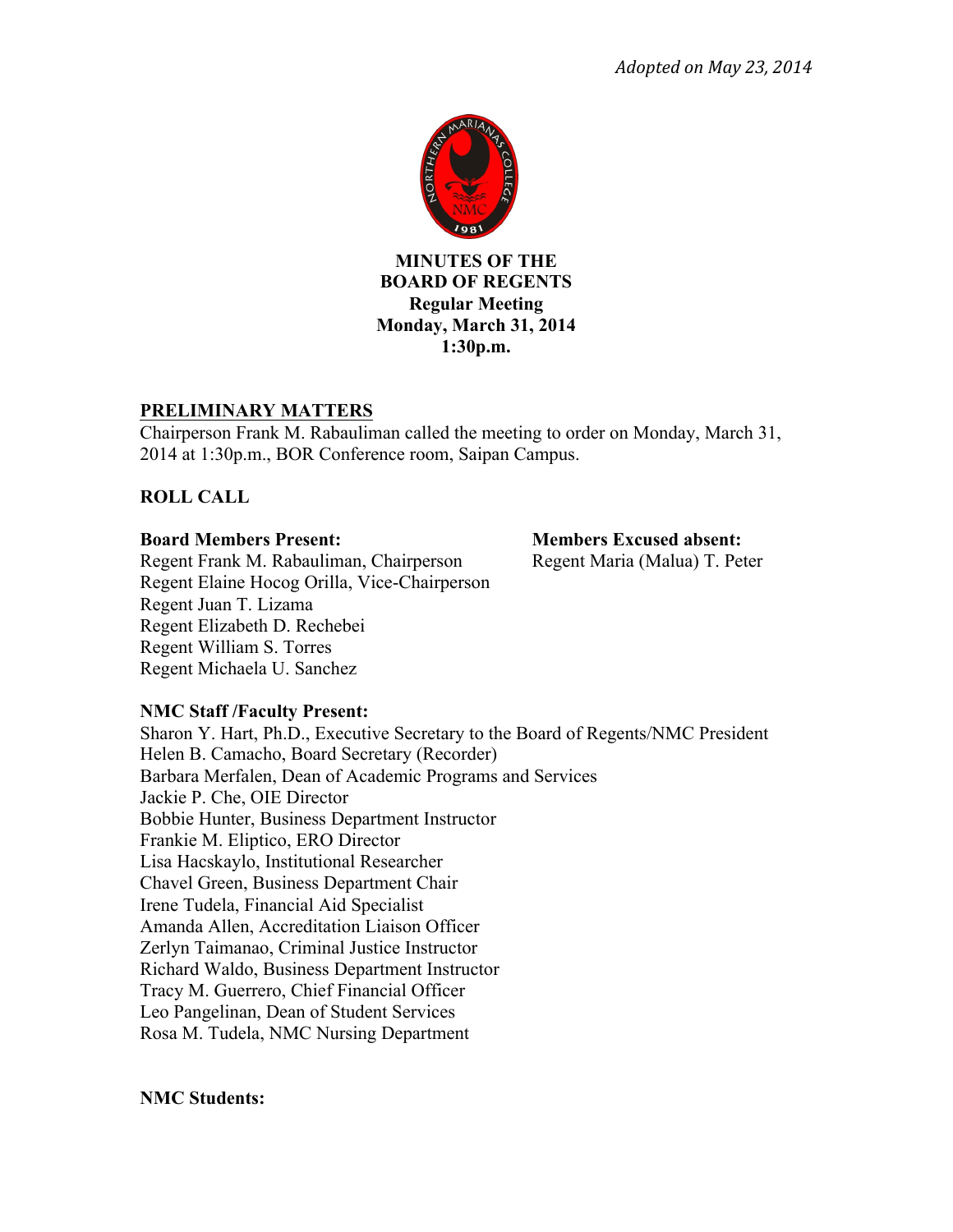Seung Ho Pak Geraldine I. Hofschneider Alexandra C. Villagomez Inessa V. Diaz Jatanna P. Cabrera Kathleen Laurio Jaelyn Maldangesang Sheila Vidal Vanessa Andrea Espinosa Leonisa Laoyan Reyel Quezon

## **Legal Counsel:**

Jesus C. Borja – Board of Regents Legal Counsel

### **Members of the Public Present:**

Junhan Todeno – Marianas Variety News Reporter Moneth Deposa – Saipan Tribune News Reporter Eric Plinske - Staywell Insurance

### **ADOPTION OF AGENDA**

Regent Orilla motioned to adopt the agenda and second by Regent Sanchez. All members voted yes, the motion passed. The agenda is hereby adopted.

### **Review and Adoption of Minutes:**

- **1. October 14, 2013 and Continued on October 15, 2013 Regular Meeting**  Regent Orilla motioned to adopt the minuets and seconded by Regent Sanchez. The motion passed. Regent Rechebei abstained from voting because she was not a member at the time. All six members voted yes, the motion passed.
- **2. December 06, 2013 Continued December 16 & 17, 2013 Regular Meeting** Regent Orilla motioned to adopt the minutes and seconded by Regent Sanchez. All members voted yes, the motion passed.

### **3. January 17, 2014 Regular Meeting**

Regent Orilla motioned to adopt the minutes and seconded by Regent Sanchez. Regent Torres, Fiscal Committee Chair requested to include the Fiscal Committee meeting minutes by reference. So noted that Regent Lizama was excused absent for this particular meeting. The motion passed.

### **4. February 21, 2014 Regular Meeting**

Regent Orilla motioned to adopt the minutes and seconded by Regent Sanchez. Regent Torres, Fiscal Committee Chair requested to include the committee report of February 20, 2014 be included in the minutes. There was a discussion about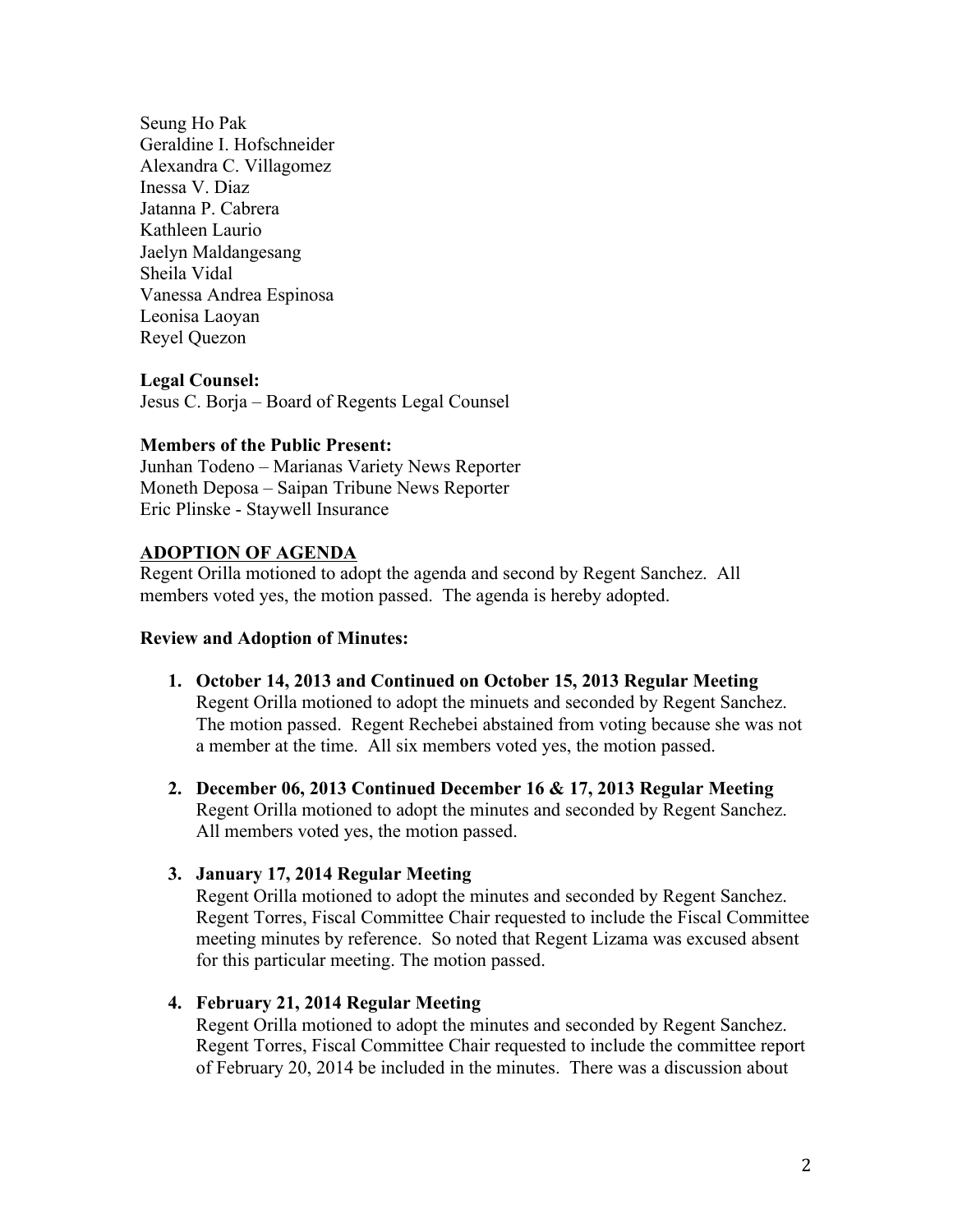incorporating committee reports to the board meetings minutes. Counsel Borja was tasked to look into this matter. All members voted yes, the motion passed.

# **5. March 05, 2014 – Special Meeting**

Regent Torres motioned to adopt the meeting minutes and seconded by Regent Orilla. All members voted yes, the motion passed.

# **PUBLIC COMMENT PERIOD**

- 1. Ms. Irene Tudela was present to speak with regard to the proposed 4 Year Bachelor's Degree Program. The item was listed in today's agenda. Ms. Tudela indicated her support of the program and hopes that the board will consider its passage.
- 2. Mr. Eric Plinske pledged his support of the proposed 4 Year Bachelor's Degree Program. He was a former business instructor at Northern Marianas College. Mr. Plinske believes that if the college could launch this program that it would be a great opportunity for the community as a whole.
- 3. Ms. Lisa Hacskaylo, Institutional Researcher also pledged her support of the 4 Year Business Degree Program. She talked about how this will benefit the students greatly.
- 4. Ms. Leonisa Laoyan currently an NMC student and in full support of the program.
- 5. Mr. Reyal Quezon, an NMC student shared the same sentiments as the rest of his peers. He is excited for a 4-year program in Business. He fully supports this proposal.
- 6. Ms. Vanessa Espinosa is currently a student at NMC. She also fully pledges her support of the program.

# **REPORTS AND ACTION FROM STANDING COMMITTEES**

- **a. Program Committee Report –** Regent Rechebei, Program Committee Chair provided an update (handout provided). She highlighted the following:
	- **1. College Completion Agenda**

President Hart passed out a letter dated March 06, 2014 signed by Governor Inos and Chairperson Rabauliman requesting to join the Complete College America Alliance of States was provided to the members. The letter was accepted by College America.

**2. Board Policy No. 2003 – Institutional Values**  Regent Rechebei motioned to adopt this policy in second and final reading and seconded by Regent Orilla. All members voted yes, the motion passed. Board Policy No. 2003 – Institutional Values is hereby adopted.

# **3. Board Policy No. 3006 – Articulation**  Dean Bobbie provided the excerpt from the policy that addresses the changes that were made during the Program Committee meeting held earlier. This policy is tabled pending the changes and it is still with the committee.

# **4. 4 Year Degree Program in Business**

The committee is pleased with the report but will not make a decision until the fiscal committee provides the fiscal impact. This item is tabled.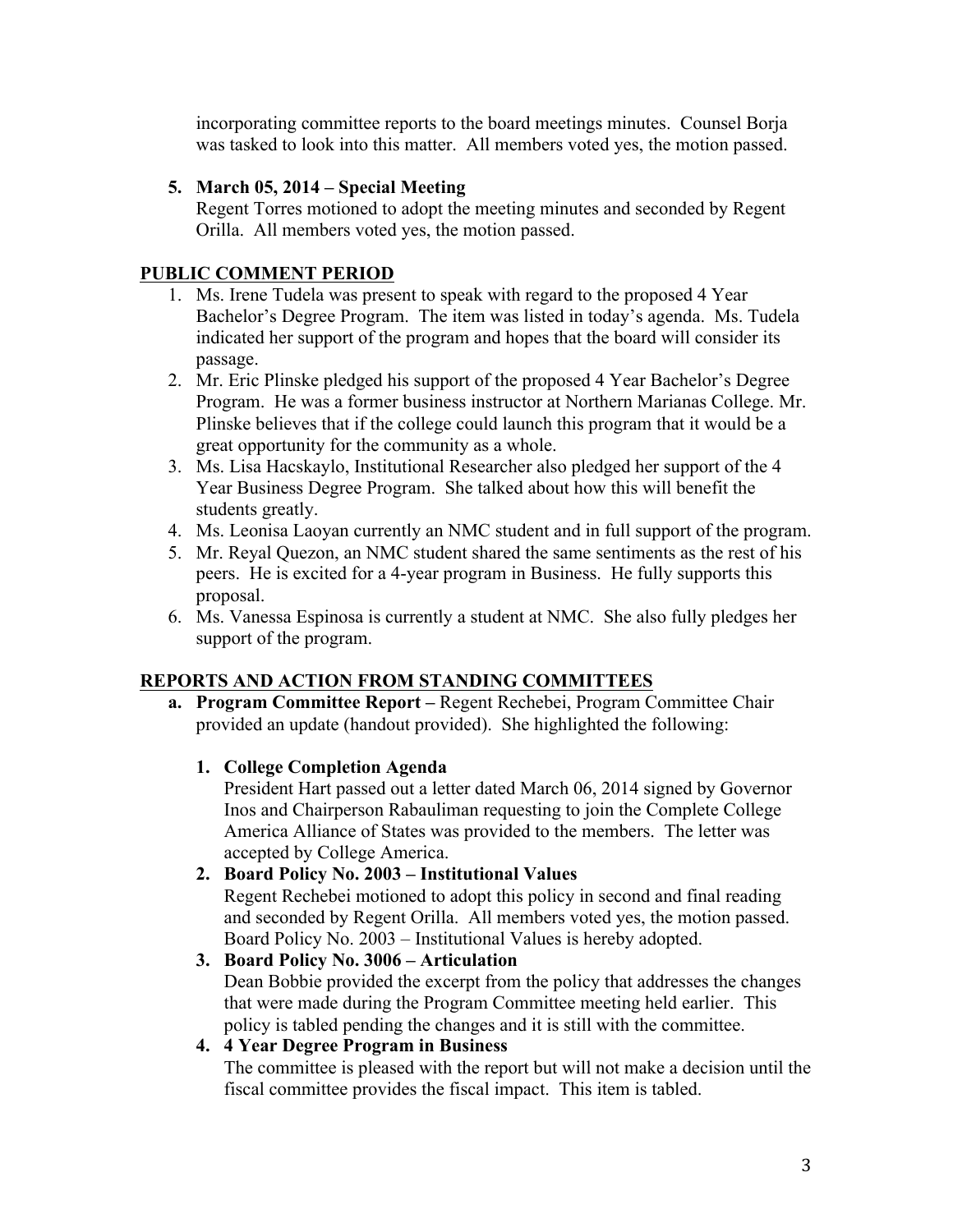- **5. WASC Senior Substantive Change** Tabled.
- **6. Board Policy No. 2004 – College Surveys**

A second draft was presented that included the changes that were made during the Program Committee meeting held earlier. A revised version should include something related to the privacy and confidentiality of data and how they are kept over time. There was a recommendation to strike out the verbiage "Office of Institutional Effectiveness" as listed on the policy. After much discussion, the policy is tabled and remains with committee.

**7. Board Policy No. 2005 – Speech: Time, Place, and Manner**  The committee recommended to revert this back to the committee and asked the Chairperson to assign the legal counsel for its own review. There was a recommendation to circulate the policy for review by the constituent groups. The committee tables this policy for further review and also legal counsels input.

## **b. Fiscal Committee Report**

Regent William S. Torres, Fiscal Committee Chair provided an updated (handout provided). He also included the committee's report as follows: February 20, 2014, February 28, 2013, March 04, 2014 and March 28, 2014.

New Degree Program: Bachelor's Degree in Business **Recommendation:** The committee recommends approval of the proposed 4 Year Degree Program.

### **SUSPENSION OF ORDER OF BUSINESS**

Regent Torres motioned to suspend the order of business and seconded by Regent Orilla. All members voted yes, the motion passed.

## **New Degree Program: Bachelor's Degree in Business: WASC Senior Substantive Change – Baccalaureate Degree Program in Business:**

Regent Orilla motioned to go into executive session at 3:16p.m and seconded by Regent Lizama. All members voted yes, the motion passed. Executive Session ended at 3:32p.m. and Chairperson Rabauliman called the meeting back to order at 3:32p.m. Upon convening the meeting, the board did not take any actions in executive session.

Regent Rechebei motioned to endorse the New Degree Program: Bachelor's Degree in Business and the WASC Senior Substantive Change – Baccalaureate Degree Program in Buisness and seconded by Regent Orilla. Regent Torres made a subsidiary motion to effectuate that the fiscal committee also endorses the Bachelor's Degree in Business program as well as the WASC Senior Substantive Change and seconded by Regent Sanchez. All members voted yes, the motion passed.

Regent Rechebei provided some comments and thanked the college for all the hard work that went into this proposal. She added that if passed, this would greatly benefit the community as a whole to include the Tinian and Rota students. President Hart also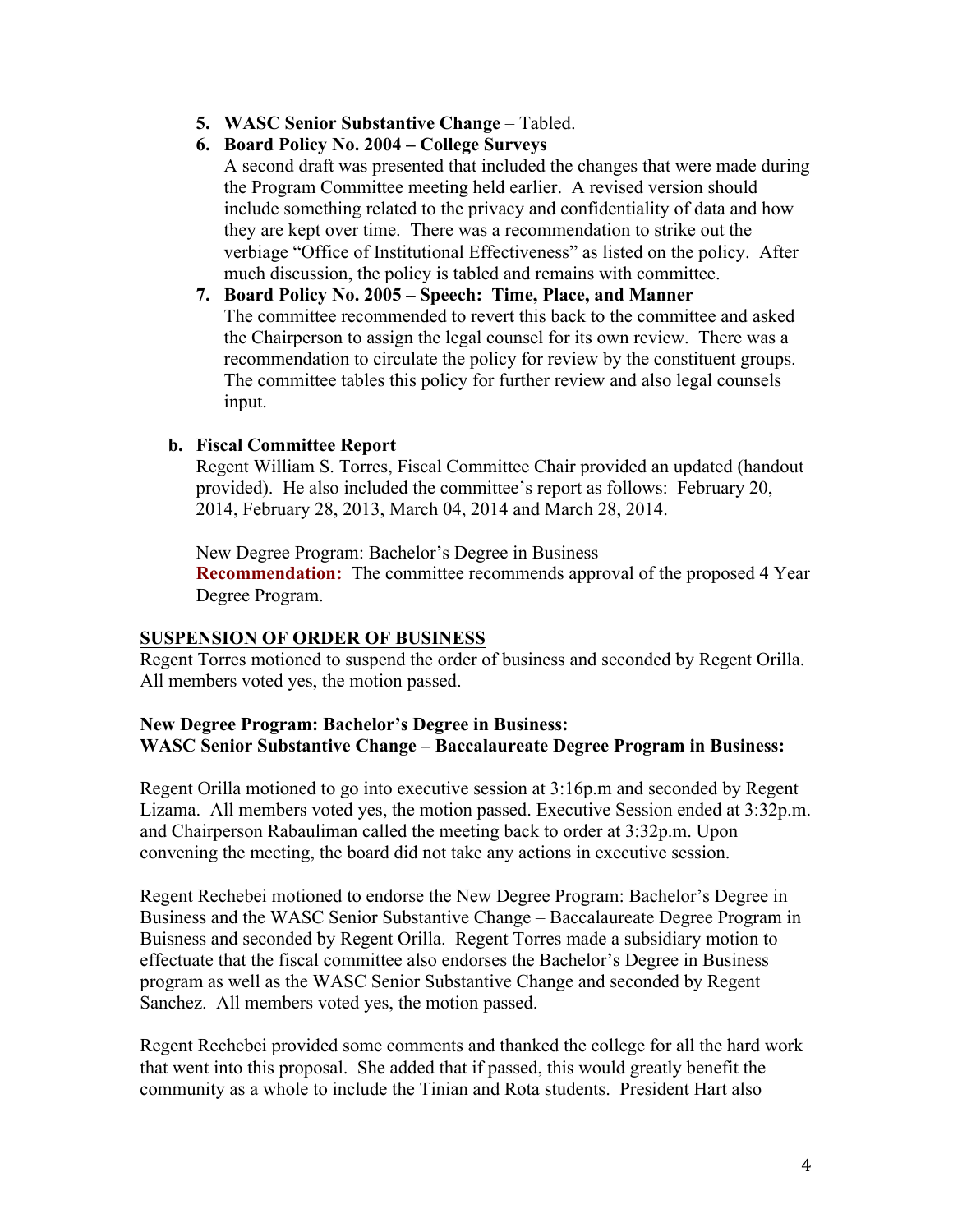assured the board that other programs would not be impacted negatively. Regent Lizama displayed some concerns with the proposal. Regent Torres reassured the board that this is ready for action but also added that the marketing aspect of the program will begin upon adequate consultation between the college and the senior commission pending the site visit at the end of April and the subsequent action to approve or disapprove NMC's application by the commission in June or July after the commission meeting by then.

All five members voted yes, the motion passed. The board approved the proposal for a 4 Year Degree Program in Business. President Hart thanked the staff, faculty and students for all the hard work.

Chairperson Rabauliman recognized the Committee Chairs for all its commitment and called for a five minutes break. Break ended at 3:59p.m. Regent Orilla, Vice-Chairperson called the meeting back to order.

## **Personnel Committee Report:**

Regent Juan T. Lizama, Program Committee Chairperson provided an update. He highlighted the following:

- 1. Board Policy No. 5004 Drug Free Workplace, Smoking **Recommendation:** The committee tabled this item for further review.
- 2. Board Policy No. 6000 Compensation **Recommendation:** This item is tabled and will remain in committee for further review. There was a discussion about funding availability.
- 3. Organizational Chart **Recommendation:** This item is tabled and will remain in committee. There was a recommendation to look into prior organizational charts.

## **Board Annual Evaluation:**

Chairperson Rabaulman tasked Regent Orilla to assist the college in coordinating a BOR Retreat for this month. The board plans to meet on the BOR Annual Evaluation.

## **NMC EXECUTIVE REPORTS**

### **President's Report:**

Sharon Y. Hart, Ph.D., NMC President indicated that her monthly report for March 2014 is in the packet.

## **WASC Accreditation Update:**

Sharon Y. Hart, Ph.D., NMC President indicated that the only update is the recent actions of the board with respect to the New Degree program and the Substantive Change.

## **Chief Financial Officer Report:**

Tracy M. Guerrero, CFO provided an update on the current financial status to date (March 31, 2014). She also noted that the college should start thinking about cost cutting measures due to an anticipation of an 11% to 12 % shortfall in revenues for the